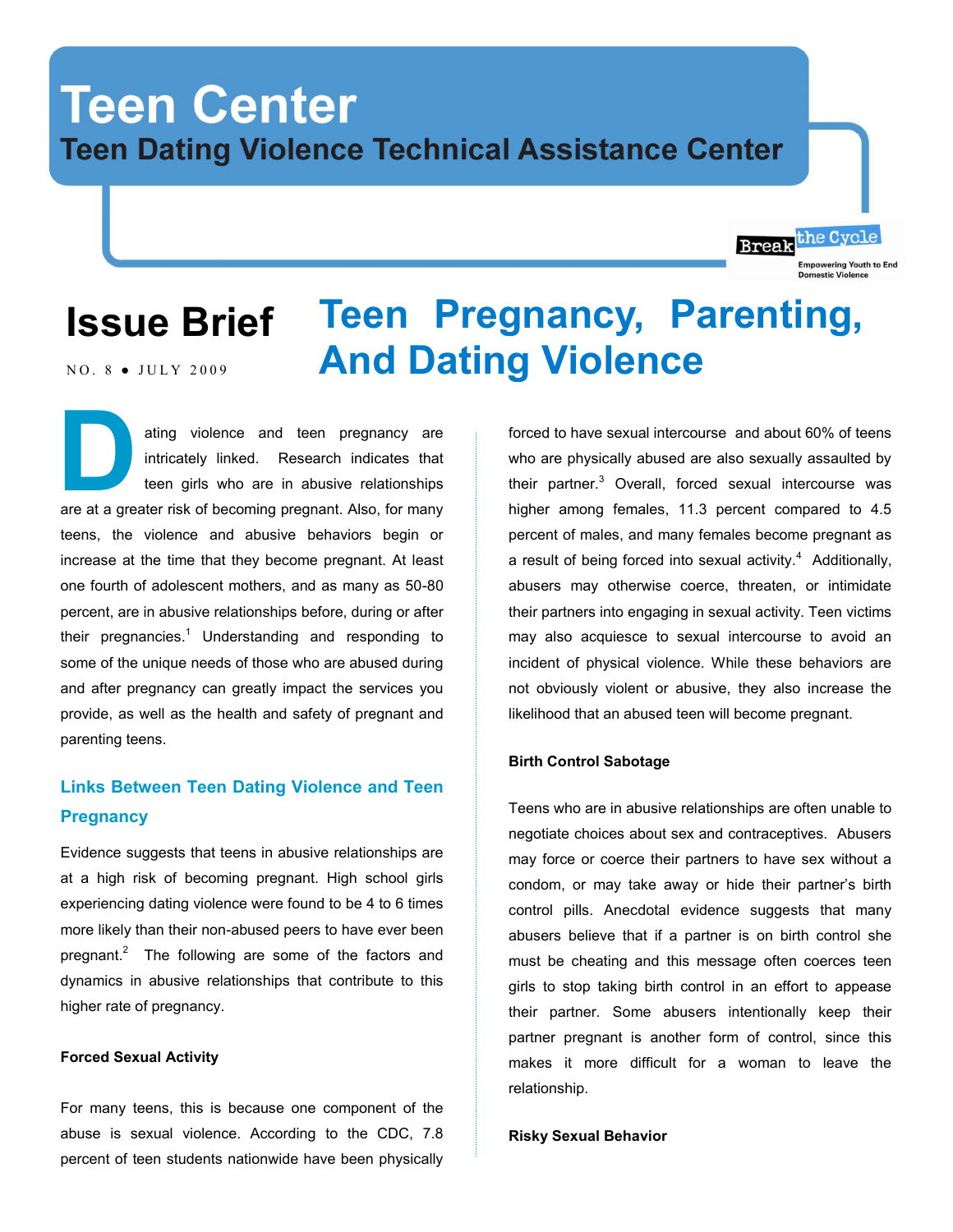**At least one fourth of adolescent mothers are in abusive relationships before, during, or after their pregnancies.**



Teens in abusive relationships are also more likely to engage in risky sexual behavior that can often lead to pregnancy. These behaviors include having intercourse before age 15, not using a condom the last time of intercourse, and having 3 or more sexual partners in the previous three months.<sup>5</sup> Teen dating violence victims are also more likely to begin or increase use of alcohol or drugs, and substance abuse frequently leads to more sexual risk taking. $6$ 

## **Onset of Abuse**

Abuse often starts when a woman becomes pregnant. Of women whose pregnancies were intended, 5.3 percent reported abuse at time of pregnancy, compared to 15.3 percent of women whose pregnancies were unplanned.<sup>7</sup> Abuse begins at the onset of pregnancy for a variety of reasons. An abuser may be jealous of the baby , angry because the pregnancy was unplanned or believes that the pregnancy followed too soon after the last pregnancy.<sup>8</sup>

## **Health Concerns**

In general, pregnant teens are at a higher risk of illness and death than their non-pregnant peers because of medical complications, increased self-inflicted harm and elevated levels of physical abuse. They are at a higher risk than pregnant adults of dying while pregnant, experiencing serious medical complications, such a premature delivery and pregnancyinduced hypertension, and having other pregnancy-related health problems.<sup>9</sup> Experiencing physical abuse during pregnancy  $\sqrt[6]{}$ poses an even greater threat to the well-being of both the mother and the baby. Teens who are abused while pregnant are more likely to abuse alcohol or drugs and to receive inadequate  $\Diamond$ prenatal care, both of which can have damaging

effects on the mother and child. In addition, over one-half of teens in physically abusive relationships report being injured in the abdominal area.<sup>10</sup> Teens who are abused while pregnant are also at a significant risk of delivering their baby pre-term or delivering a low birth weight baby.<sup>11</sup>

## **Unique Obstacles Experienced by Teen Parents**

Teen parents in abusive relationships are faced with unique challenges in accessing help and services. Some of these challenges include:

- Increased isolation:
- Abusers frequently isolate victims from their family, and this may be especially common when the victim is pregnant. Because of this isolation, pregnant teens often have very limited support networks to reach out to should they attempt to leave the relationship.
- Shame and embarrassment associated with being a teen parent:
- Teens may already feel guilty about being pregnant or having children and consequently be reluctant to seek services. For some teens, they may even believe that they deserve the abuse because they are pregnant or parenting, or that service providers will be less willing to help them.
- Financial dependence on abusive partner:
- The abusive partner may be providing money for prenatal care or childcare, or may be looking after the child while the mother is in school or at work.
- The teen may not want her abuser to be put in jail because that would cut off her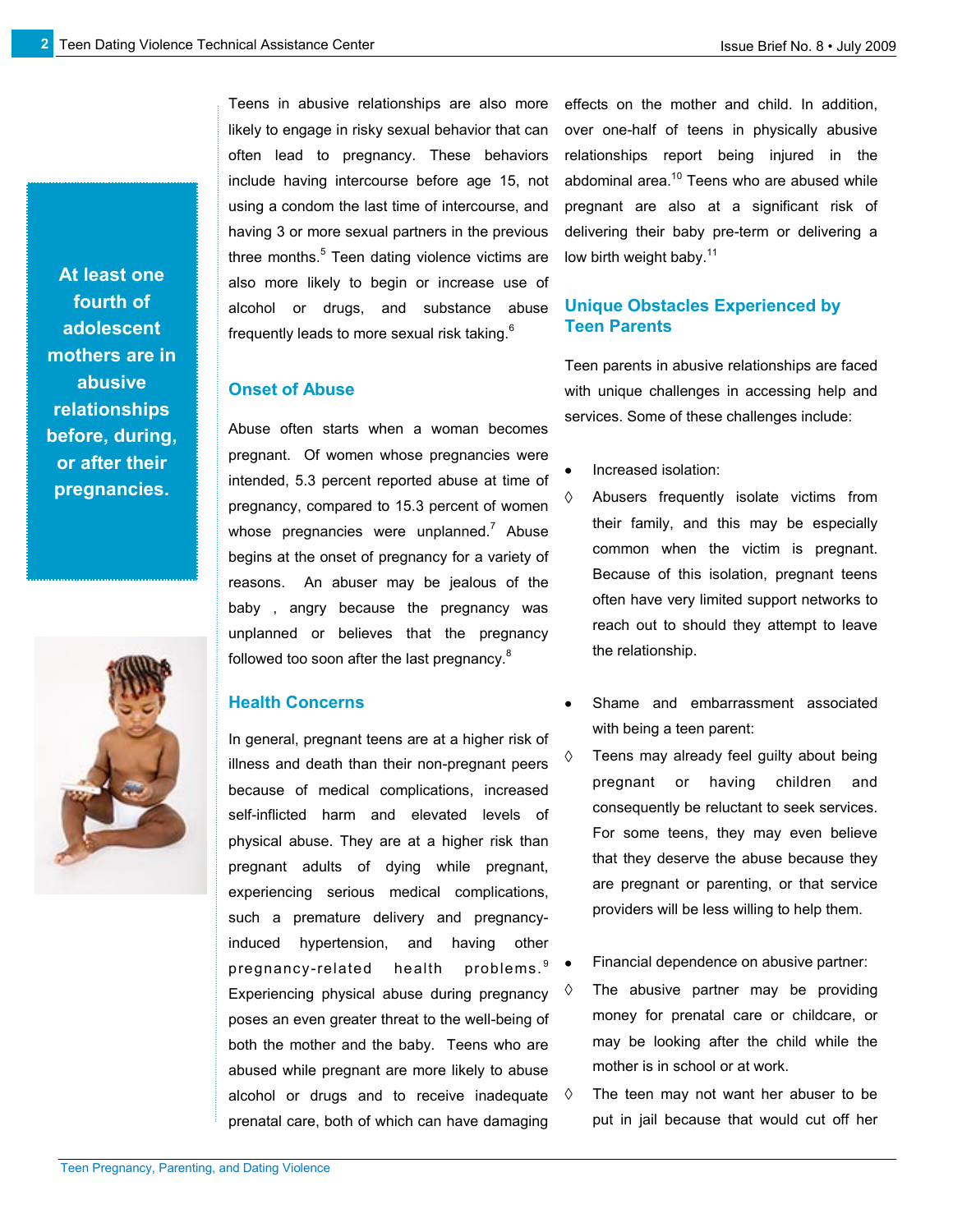access to childcare or the money for food and shelter for herself and her children.

- $\Diamond$ Financial burdens may also pose an obstacle for the teen parent in trying to get custody of children if she does not have a job, housing, or adequate resources to support the children on her own.
- Fear of losing custody of children:
- $\Diamond$ A teen may be reluctant in reaching out to a service provider and disclosing abuse for fear that she will lose custody of her children, especially if the abuser is an adult.

## **Screening and Responding to Pregnant Teens in Violent Relationships**

### **Screening for Abuse**

**3**

Providers who interact with teens should screen for abuse during the pregnancy and post partum period. RADAR was developed by the Massachusetts Medical Society to assess the safety and well being of pregnant adolescents.

### *RADAR Screening*

**R** – Routinely screen all pregnant teens. Some teens will disclose violence to a health care provider if they are asked about it. Interview the teen alone.

**A** – Ask specific and direct questions in a caring and non-judgmental manner. Use language that is teen-friendly, and be aware of your body language. Prior to engaging with the teen about any abusive behavior she may be experiencing, let the teen know your role and responsibilities as a mandated reporter.<sup>12</sup> Some questions to ask are:

"Are you in a relationship in which you have been physically hurt or threatened?" If not, "Have you ever been?"

- "I noticed you have a number of bruises; did someone do this to you?"
- "Do you feel safe when you are with your dating partner?"
	- $\Diamond$ If the teen answers "yes" to any of the questions probing violence, encourage the teen to talk about it more. Validate the experiences she is going through and connect her to community organizations in your area that address teen dating violence.
	- $\Diamond$ If the teen answers "no" or doesn't want to open up about the abuse, be mindful of any clinical signs that may indicate abuse, like injury to neck, torso, breasts, abdomen, or genitals; psychological distress such as suicidal ideation, eating disorders, anxiety; a partner who will not leave the teen's side or who is overly protective and answers on her behalf; substance abuse.

**D** – Document suspected information about suspected dating violence. Use a body map and record all pertinent physical findings. Document teen's explanation for injuries, and write the name of the individual(s) who caused the injuries. Be aware of any mandatory reporting requirements as they vary by state and profession.

**A** – Assess the teen's safety. Find out if it is safe for the teen to go home, school, and/or work.

**R** – Review options and provide referrals. If teen patient is in danger, offer to connect her to community resources and hotlines. Make a followup appointment to see the teen.<sup>13</sup>

**Stay on the lookout for upcoming webinars on other issues affecting service providers who work with teens at the Teen Center website.**

> **Teens abused while pregnant are at a significant risk for health problems.**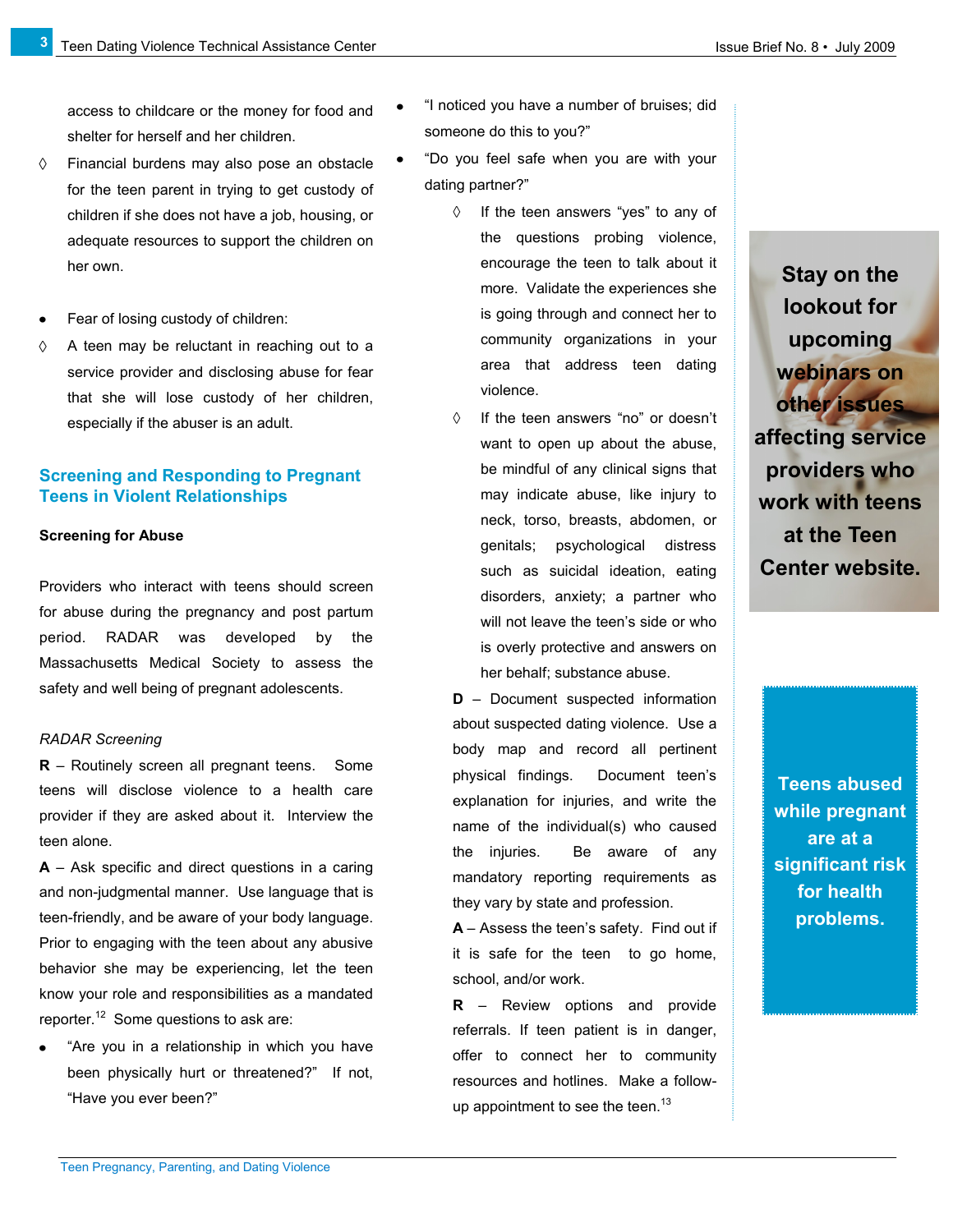## **Responding to Abuse**

**4**

One of the most important steps in responding and providing services to teens experiencing dating violence is to become familiar with and look for the warning signs indicating abuse. Red flags can include a drop in academic performance, unexplained absences from school or work, high risk sexual behaviors, depression, and disordered eating. Look for any signs of physical abuse or injury, and take seriously reports by the teen that she is being physically abused even if there are no visible injuries.

## **Coordinating Interventions for Pregnant and Parenting Teens**

The other essential aspect of your role as a service provider is to be aware of the different needs that a pregnant or parenting teen who is experiencing dating violence might have. Talk to the teen about the kinds of services available and make referrals as needed. Some of the most important interventions and resources include:

- Health care:
- $\Diamond$ Make sure that the teen receives medical care for any injuries she sustains.
- $\Diamond$ Connect her to information about and providers of prenatal care, as well as infant/child healthcare. Regardless of whether the teen is pregnant or parenting, having both kinds of resources is important.
- Legal options:
- Advise the teen about the availability of protection ♦ orders and make referrals to organizations that can assist with filing orders.
- Inform the teen that other legal issues such as  $\Diamond$ paternity, custody, and child support are relevant and refer her to organizations that can help her address these matters.
- $\Diamond$ Encourage the teen to seek mental healthcare services.
- $\Diamond$ Be sensitive to the fact that group counseling options for pregnant and parenting teens may not adequately consider teens who are experiencing dating violence. Also, options for teen dating violence victims may not fully take into account the needs of pregnant and parenting teens.
- Economic Concerns:
- $\Diamond$ Be aware of the practical needs of your parenting teen clients, such as access to transportation, child care, and safe and adequate housing. Offer these kinds of services at your organization or connect the teen to organizations that can help her meet the needs.
- $\Diamond$ Advise your teen client about her options for taking a pregnancy leave from work under the Family Medical Leave Act and/or the policies at her place of employment. If your teen client is a father, advise him about options for paternity leave.
- $\Diamond$ Inform your teen client of public benefits available for parents, including TANF and any other local benefits.
- Educational services:
- Look into the educational options for pregnant and par-♦ enting teens in your local schools, such as whether the school offers ways for teens to take any necessary time off from school but stay on track to graduate or receive a GED. Inform your teen client of her options to continue schooling.
- ♦ Learn about the availability of parenting classes, employment referral services, and other educational services in your area, and make referrals to your teen client.

Counseling: